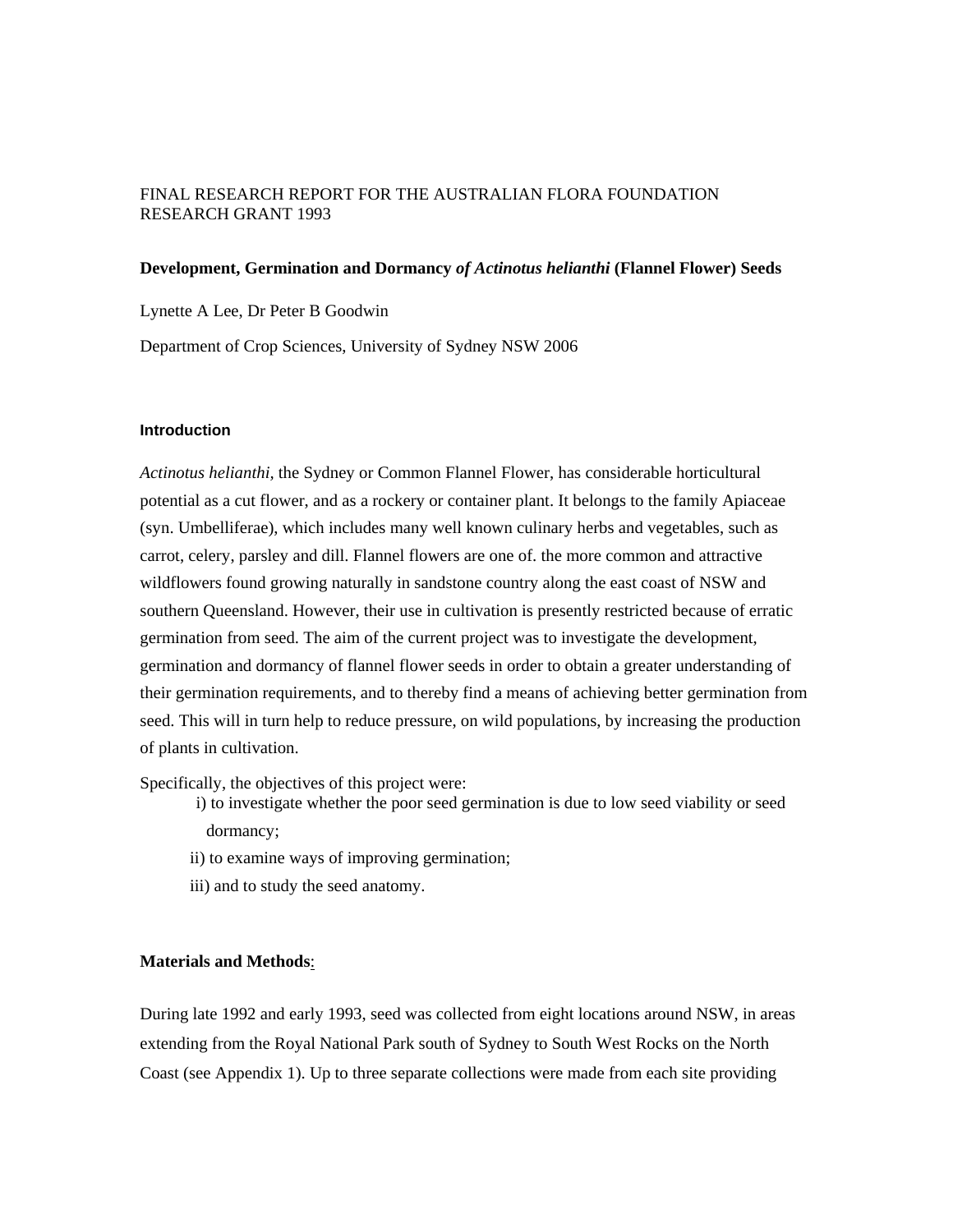early, mid and late season collections. Experiments were then conducted using seeds from these 20 seedlots.

Seed was collected from plants when the bracts surrounding the inflorescence had begun to fall off. During this time seeds changed from green (olive) to brown in colour. Obviously empty seeds were removed from each batch of seeds prior to use in any experiments.

More specific methodology is outlined in each of the relevant sections below.

#### **Results and Discussion**

Non-germinability of seeds under conditions of adequate moisture, good aeration and suitable temperature can generally be attributed either to seed inviability or seed dormancy. Therefore, investigations were undertaken to determine which of these factors, or whether both, could explain the erratic germination of A. *helianthi* seeds.

### INVESTIGATIONS INTO SEED VIABILITY AND SEED STRUCTURE

Seeds may be incapable of germinating because the embryo, the part of the seed which develops into the new plant, is non-viable or missing. Therefore initial investigations d at determining whether or not an embryo was present within the seed,and if present, whether or not it was viable.

## *i) Seed Viability:*

Determination of embryo viability was attempted using tetrazolium staining techniques. However, this method proved unreliable, as it was difficult to interpret the staining patterns of the embryos, and the technique appeared to underestimate the proportion of viable seeds. It was therefore decided not to pursue this aspect of.the work. (Accurate interpretation of the tetrazolium technique requires considerable practical experience, and is useful only for economically important species for which a protocol has been developed -see International Seed Testing Association, 1976; Peterson, 1980).

#### *ii) Embryolessness:*

Seeds from 16 seedlots, representing 7 sites and up to 3 collection times, were dissected under a stereo (binocular) microscope to determine the percentage of seeds without embryos. Seeds were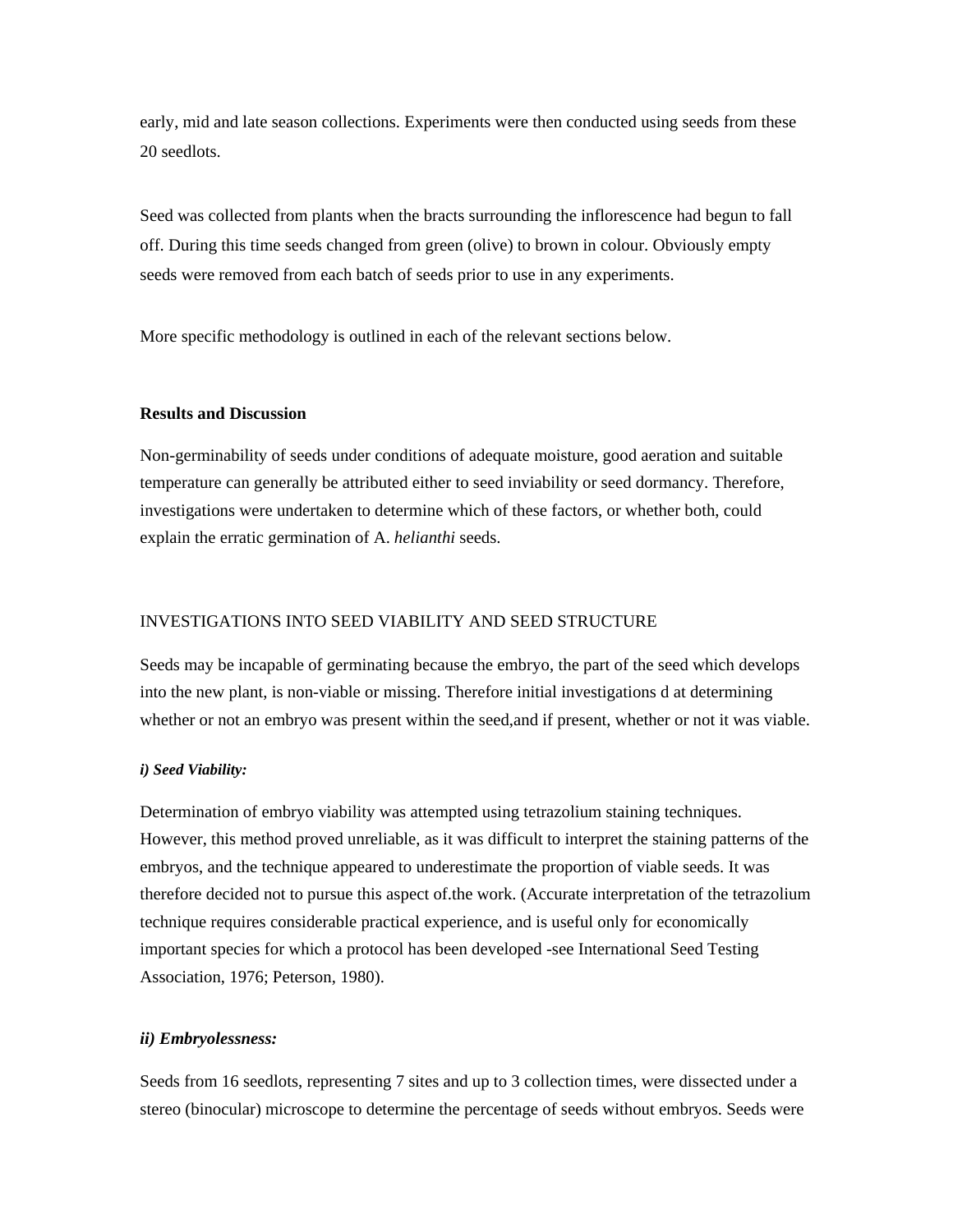soaked in distilled water at 20°C for 5-7 days prior to dissecting to enable easier removal of the seed covering structures. The embryo was then located by removing a small amount of endosperm at the base of the seed using fine forceps. A minimum of 5 replicates of 10 seeds from each seedlot were used. (In some seedlots, seeds had been divided into green (immature) and brown (mature) types, and in these cases the two types were tested separately.)

The results (Appendix 2)showed that a small proportion of seeds lacked embryos, although they had a well-developed endosperm and outwardly appeared normal. This phenomenon is quite common in the Apiaceae (Flemion and Waterbury, 1941; Flemion and Uhlmann, 1946) and has been found to be caused by plant bugs of the genus Lygus (Remion ,1949; Flemion *et al.,* 1949). The proportion of embryolessness found in the seedlots tested ranged from 4 to 26%, with an overall average of 12% of seeds.

#### *iii) Undeveloped Seeds*:

A small proportion the seeds investigated (ranging from 0 to 22% of seeds - see Appendix 2) also contained partially developed or disintegrated endosperm (referred to as "undeveloped" seeds). The average proportion of these undeveloped seeds in the 16 seedlots investigated was 5%.

#### *iv) Seed Structure and Anatomy:*

Seeds of several species of Apiaceae have been found to contain immature or rudimentary embryos, and this has been shown to be a cause of delayed germination in these species, with the embryos requiring further development before germination can occur (Flemion and Uhlmann, 1946; Stokes, 1952,1953; Robinson, 1954; Dale and Harrison, 1966; Jacobsen and Pressman, 1979; Atwater, 1980; Baskin and Baskin, 1984; Karssen *et al.,* 1989). Therefore, an examination of the structure of the seeds of A. *helianthi* was undertaken in order to determine whether this may be a cause of the poor germination in this species.

The seeds which were found to be empty or embryoless in the study outlined above accounted for only a relatively small proportion of the non-germinability found (maximum 34% *-* see Appendix 2). However, the embryos in those seeds in which an embryo was found were generally extremely small in size, and located in a basal position within the seed. Anatomy work was therefore undertaken using freeze microtomy techniques Gerlach, 1984) and the sections examined under the light microscope, to further investigate the structure of flannel flower seeds. This procedure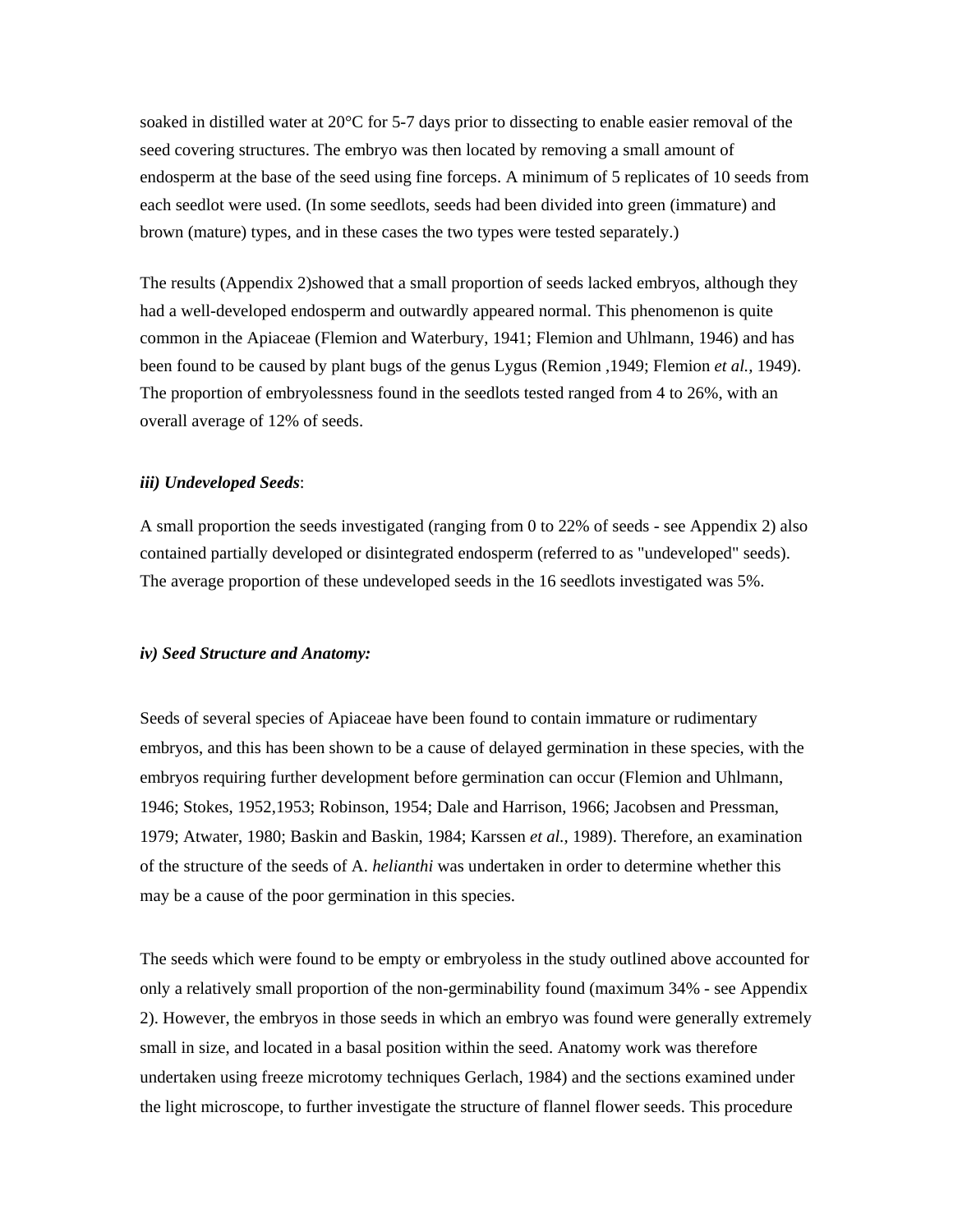involved fixing the seeds in alcohol (70% ethanol) and embedding in 25%  $(w/v)$  gelatin prior to sectioning on a freeze microtome. The sections obtained showed that the seed (strictly speaking a fruit or mericarp) consisted almost entirely of endosperm, enclosing a small embryo and surrounded by a thin testa (seed coat) and a pericarp (fruit coat) (Figure 1). The tiny size and rudimentary nature of the embryo therefore may well be a contributing factor in the poor germination shown by this species. Many species in the Apiaceae family respond to stratification treatments (cold moist storage) during which the embryo increases in size (Stokes, 1952; Baskin and Baskin, 1984; Ojala, 1985). This treatment may be beneficial also for seeds of A. *helianthi,* even though it grows naturally in a warm temperate environment



Figure 1**:** Schematic drawing of a longitudinal cross section of a flannel flower seed.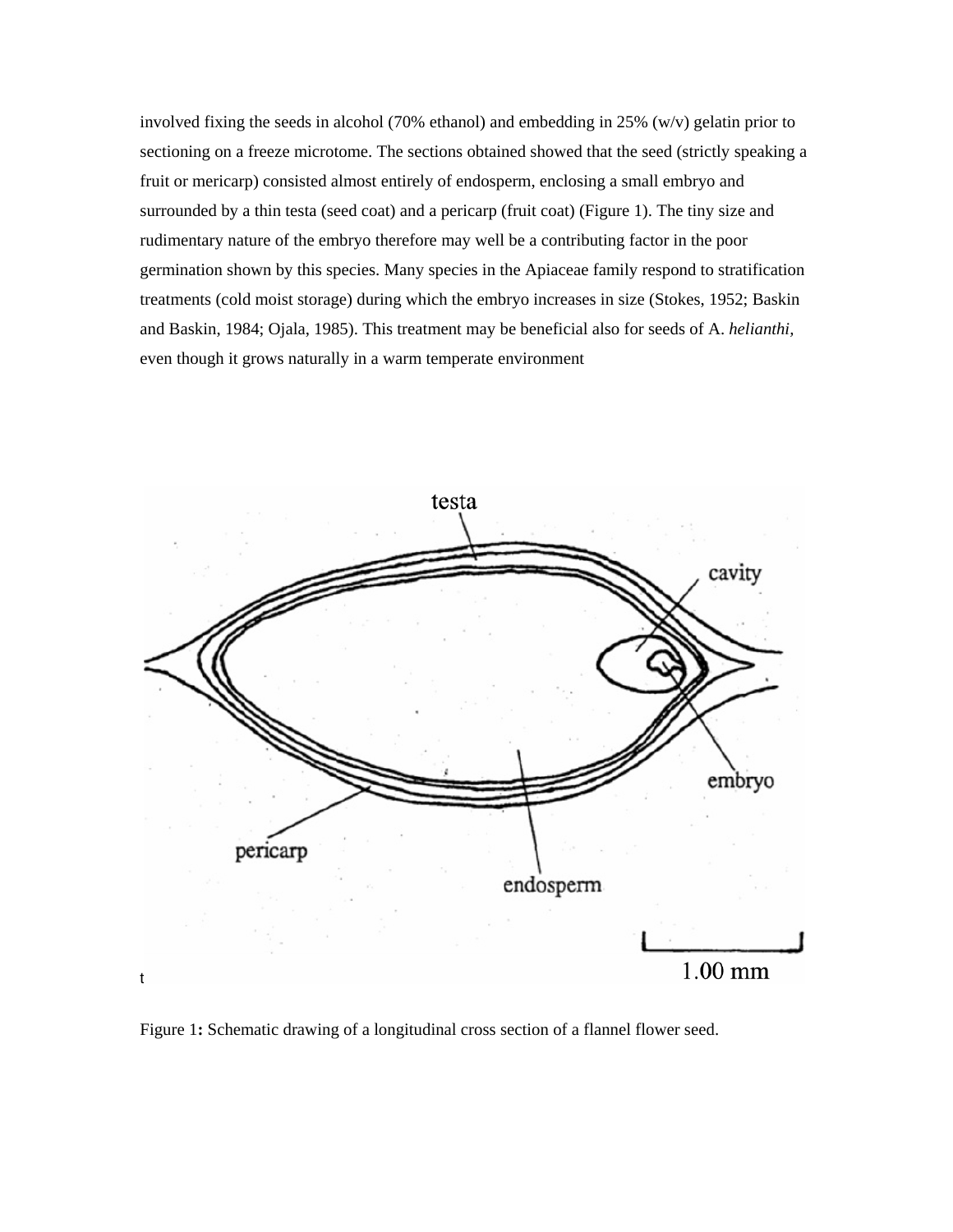#### SEED GERMINATION EXPERIMENTS

In order to determine some of the basic germination requirements of flannel flower seeds, a number of seed germination experiments were conducted under controlled conditions in the laboratory. These experiments incorporated investigations into the following five aspects of germination:

- i) the effects of temperature and light;
- ii) the effects of storage;
- iii) the effects of the seed coverings;
- iv) the effects of gibberellic acid; and
- v) the effects of seed source and time of collection on seed germination.

### **Materials and Methods**

In all germination experiments, seeds were germinated in 9 cm glass petri dishes on Ekwip U70 filter papers, trimmed to fit and moistened with distilled water until just saturated (approximately 10 ml). All germination experiments were carried out in constant temperature cabinets with a 12 hour photoperiod provided by NEC Biolux 18 Watt flourescent tubes, at 20°C unless otherwise stated. Individual treatments consisted of four replicates of 50 seeds each, and all dishes were sealed with Parafilm to prevent water loss through evaporation. Radicle protrusion of at least 2 mm was taken as the criterion for germination. Additions or alterations to this methodology are outlined in each of the sections below.

#### *i) Temperature/Light Experiments:*

A favourable temperature is vital for the germination of all seeds, with the range of temperatures allowing some germination lying between 5 and  $45^{\circ}$ C in most species Hartmann and Kester, 1983). Light is a pre-requisite for germination in several species; in others complete darkness is necessary. However, for most species, light either increases existing germination or has no effect. In many species an interaction occurs between light and temperature (Evenari 1956; Mayer and Poljakoff-Mayber, 1989), with light often being necessary for germination only at higher temperatures. This is the case with seeds of celery (Pressman *et al.,* 1988; Thomas *et al.,* 1975) and lettuce (Heydecker and Joshua, 1976).

To determine the effects of light and temperature on germination, seeds were germinated at a range of constant temperatures from 10° to 35°C, at 5° intervals, in both the light and in darkness. Light was excluded from dark treatments by wrapping the petri dishes in alfoil and germination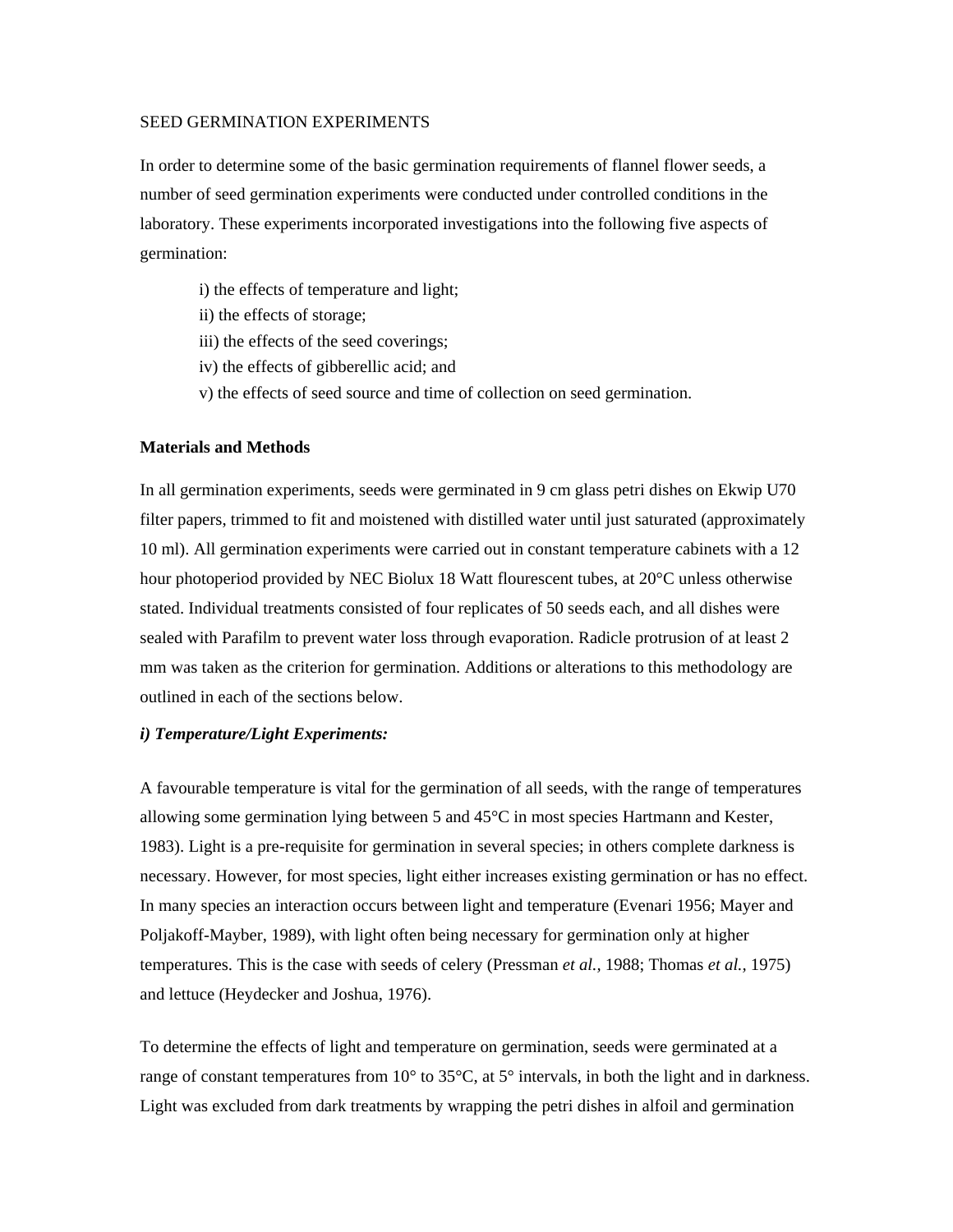was checked using a green safe light. The experiment was undertaken using both fresh (3 week old) and stored (10 month old) seed collected from Hawks Nest in November 1992.

The optimum temperature for maximum germination was found to be  $15^{\circ}$ C for both fresh (data not shown) and stored (Figure 2) seed, but germination commenced earlier at 20°C (data not shown). There was little difference between light and dark treatments at any temperature for fresh seed, and overall germination percentages were much lower, with the highest germination obtained (17.5%) being for seed germinated in the dark at 15°C. The results obtained for stored seed showed germination to be promoted by light only at the higher temperatures of 20 and 25<sup>o</sup>C. This is similar to the situation in lettuce and celery seed, which exhibit thermodormancy (Evenari, 1956; Thomas *et al.,* 1975; Heydecker and Joshua, 1977; Thomas, 1983; Pressman *et al.,* 1988).

## *ii) Dry Storage Experiments*:

It is commonly noted in the literature on propagation of A. *helianthi* that 'fresh' seed-gives good germination (Rogers, 1975; Elliot and Jones, 1982; Blombery, 1984). Hence the initial trials aimed to examine the effect of seed age, along with time and place of collection, on dormancy.



Figure 2: Germination of *A. heliaianthi* seed at different temperatures in the light (light columns) and in the dark (dark columns). Seed was collected at Hawks Nest in November 1992. Error bars shown are standard errors (mean).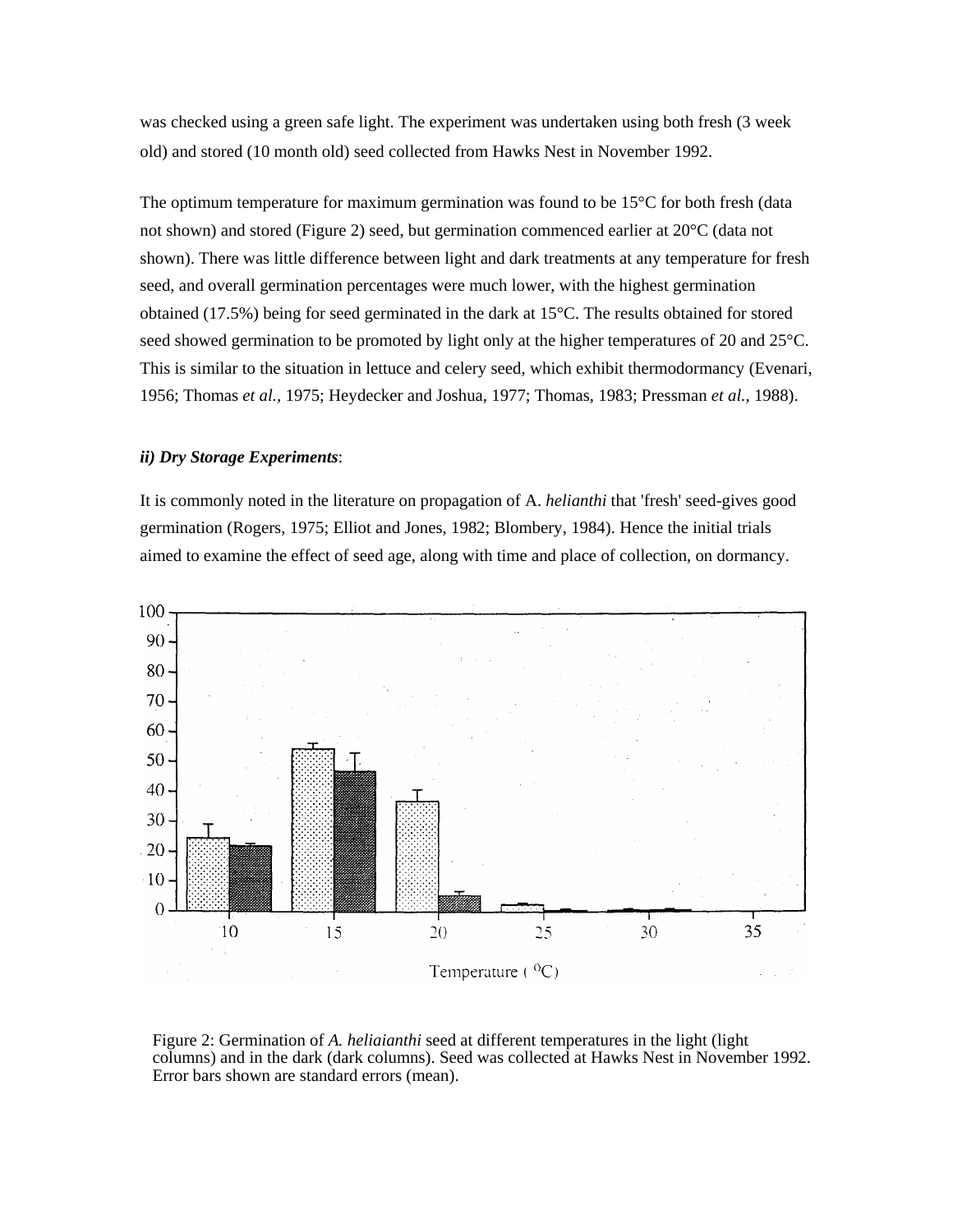

Storage duration (weeks)

Figure 3: Change in final germination percentage of A*.helianthi.* seed with duration of dry storage at 21º C. Error bars shown are standard errors (mean). Seed was collected at Hawks Nest (squares) or at Stony Range Flora Reserve, Dee Why (circles), in November 1992. Open symbols indicate green (immature) seed; filled symbols indicate brown (mature) seed.

For storage experiments, seeds were kept at  $21^{\circ}$ C in airtight glass jars containing silica gel (to absorb excess moisture), and samples of seed were taken for germination initially fresh seed not more than 3 weeks old), and then at monthly or bimonthly intervals. Several seedlots were used, collected from eight different sites along the NSW coast from Sydney to South West Rocks, and at two or more separate times during the season. At collection seeds were separated into green (immature) or brown (mature) seed.

In contrast to the original expectations, germination shown by fresh seed was almost invariably poor. Although the actual germination percentages obtained varied with seedlot (collection site and time of collection), germination rarely reached more than 30%, and was usually lower than 10%, for fresh seed. A notable exception was seed from South West Rocks, where fresh seed gave germination percentages as high as 65%. Seed source appeared to be an important factor in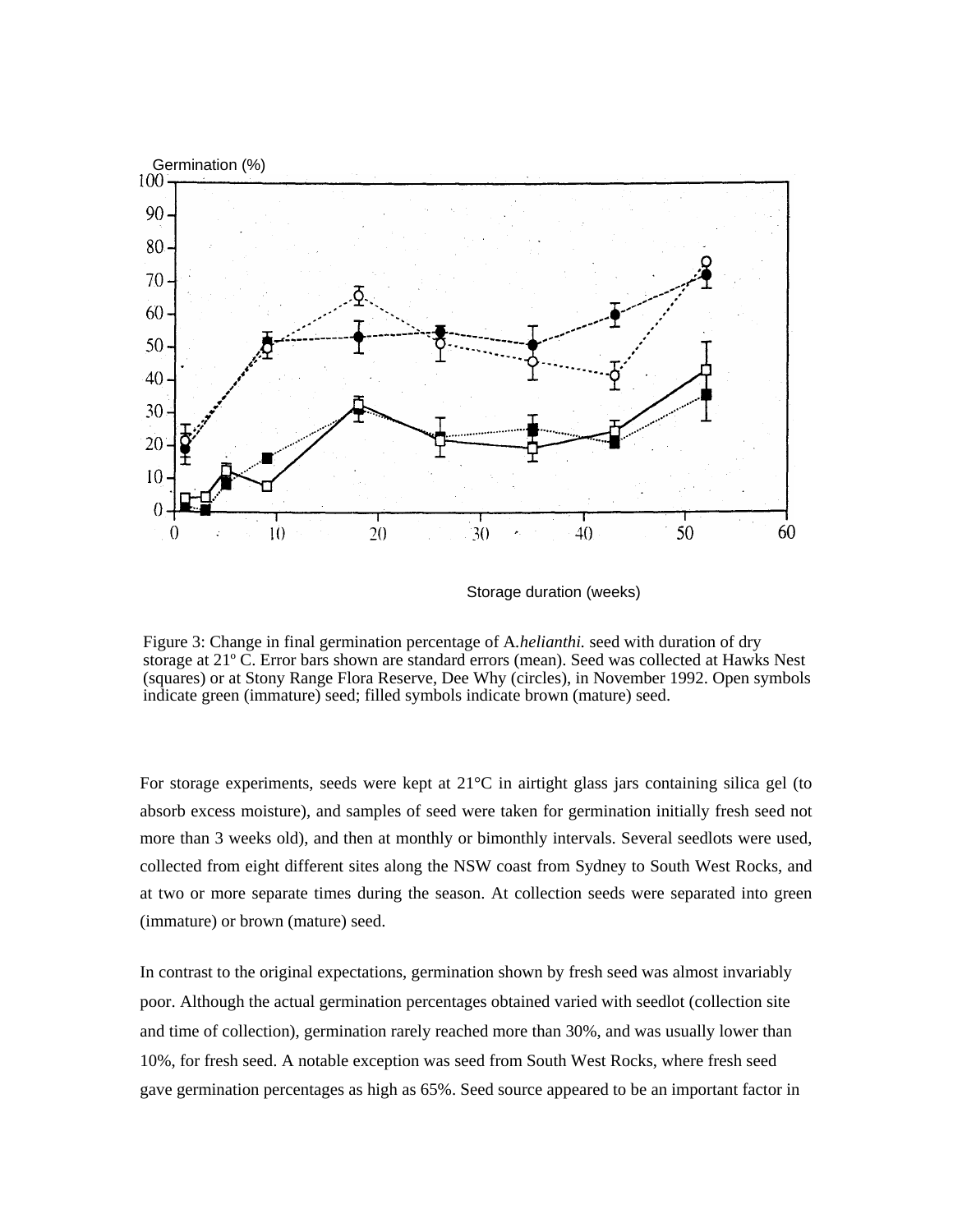determining the degree of dormancy, with seed from some sites giving consistently higher germination than that from others (see Section v).

Significant improvements in final germination percentages, however, were observed within 2-4 months of dry storage (Figure 3), and by 12 months in storage, germination in most seedlots had at least trebled. This indicates the need for after-ripening of the seed, possibly to allow maturation of the embryo or breakdown and neutralisation of inhibitors. After-ripening is a common phenomenon in seeds of grasses and cereals (Crocker and Barton, 1957; Whalley, 1987), as well as in many other plant families (Crocker and Barton, 1957; Stokes, 1965), and has also been observed in some members of the Apiaceae (Robinson, 1954; Dale and Harrison, 1966; Dale, 1974; Baskin and Baskin, 1975, 1990).

## *iii) Seed Covering Experiments:*

In many species exhibiting dormancy, the seed coverings play an important role in the control of germination. This may be because the pericarp and/or testa limit water entry or gas exchange, or contain inhibitors to germination, or in some cases prevent the escape of inhibitors from the endosperm or embryo itself (Bradbeer, 1988). Seed germination inhibitors have been located in several Apiaceae (Chaturvedi and Muralia, 1975). To investigate the role, if any, the seed coverings play in the dormancy of flannel flower, experiments were conducted to determine the effect on germination of the removal of these coverings.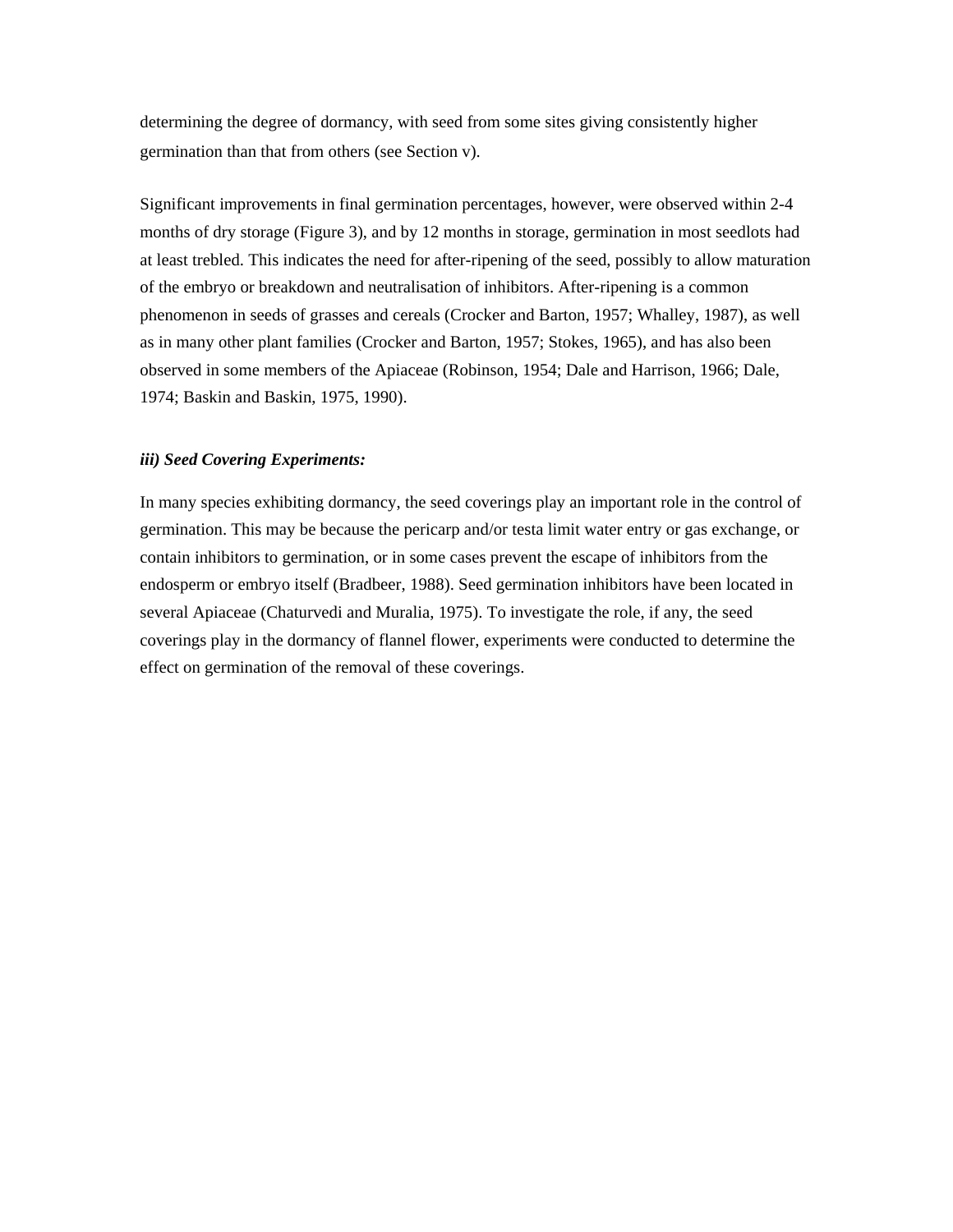

Figure 4: Germination of A. *helianthi* seeds with or without seed coverings- Seed was collected at Hawks Nest (light columns) or Allambie Heights (dark columns) in November 1992. Error bars shown are standard errors (mean).



Figure 5: Germination *of A. helianthi* seed with the seed coverings (pericarp and testa) removed 2, 3 and 5 days after imbibition. Seed, was collected at Garigal National Park (Killarney Heights) in March 1993. Error bars shown are standard errors (mean).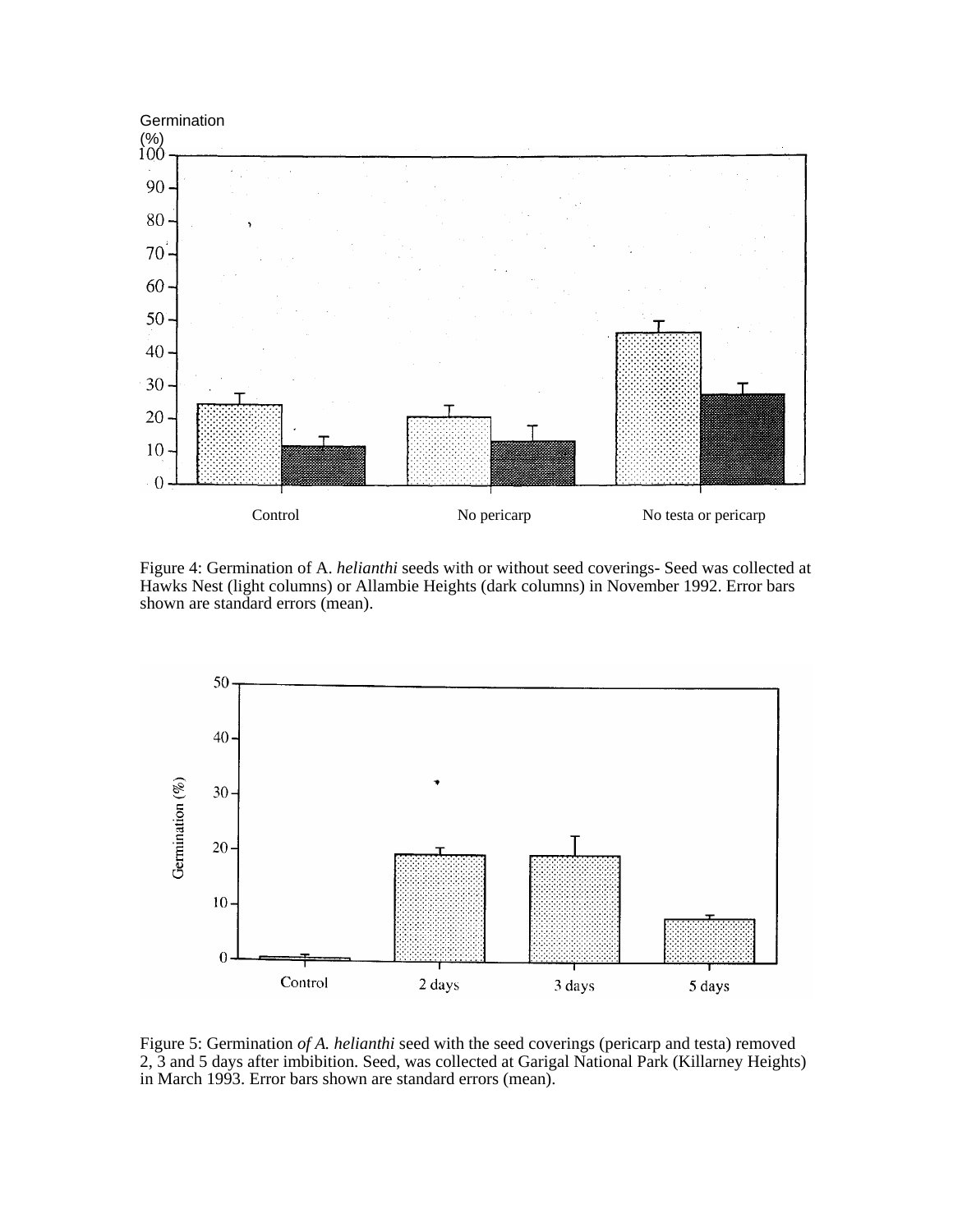Germination of intact (control) seeds was compared to that of seeds where either the pericarp (fruit coat), or both the pericarp and testa (seed coat), had been removed. Seeds were imbibed for 4 to 5 days prior to removal of seed coverings to facilitate removal and minimize damage to seeds. Four different seedlots were used in these experiments, representing, three collection sites. For three of these seedlots, both fresh (5-6 weeks old) and stored (10 month old) seed were used.

The results from two of the seedlots investigated are shown in Figure 4. As shown in this figure, removal of the pericarp had little or no effect on the final germination percentages obtained, but removal of both the pericarp and the testa significantly improved germination. Rates of germination, although not shown, were also markedly improved by removal of the testa. This indicates that the testa itself plays some role in the control of dormancy in this species, possibly through the restriction of gas exchange, or through the prevention of escape of some inhibitor contained in the embryo or endosperm (Bradbeer, 1988). Further research needs to be carried out to determine the exact nature of the block to germination located in the testa. However, it appears the effect of removing the testa is lessened the longer it remains on the seed after imbibition (Figure 5).

### *iv) Gibberellic Acid:*

Gibberellic acid is effective in overcoming dormancy in the seeds of many species, including some umbelliferous species, particularly carrots and celery (Thomas *et al.,* 1972; Palevitch and Thomas, 1974; Biddington and Thomas, 1978; Thomas,. 1983; Thomas and Sambrooks, 1985; Gott and Thomas, 1986). Therefore it was decided to investigate the effect of this plant growth regulator on the seeds of A. *helianthi.*

Five different seedlots were tested using GA3 at a concentration of 400 ppm, with the seeds being soaked for 3-4 days before transfer to water. However, as there was only a small positive germination response shown by two out of the five seedlots tested, it was decided not to continue these experiments. Nicking the seeds to facilitate entry of the GA3 molecule may possibly have improved the germination response.

#### *v) Seed Source and Time of Collection:*

The site of collection appeared to have an important bearing on the subsequent germinability of flannel flower seeds, and although the actual germination percentage obtained varied considerably with each seedlot, some general conclusions can be drawn. The results for fresh seed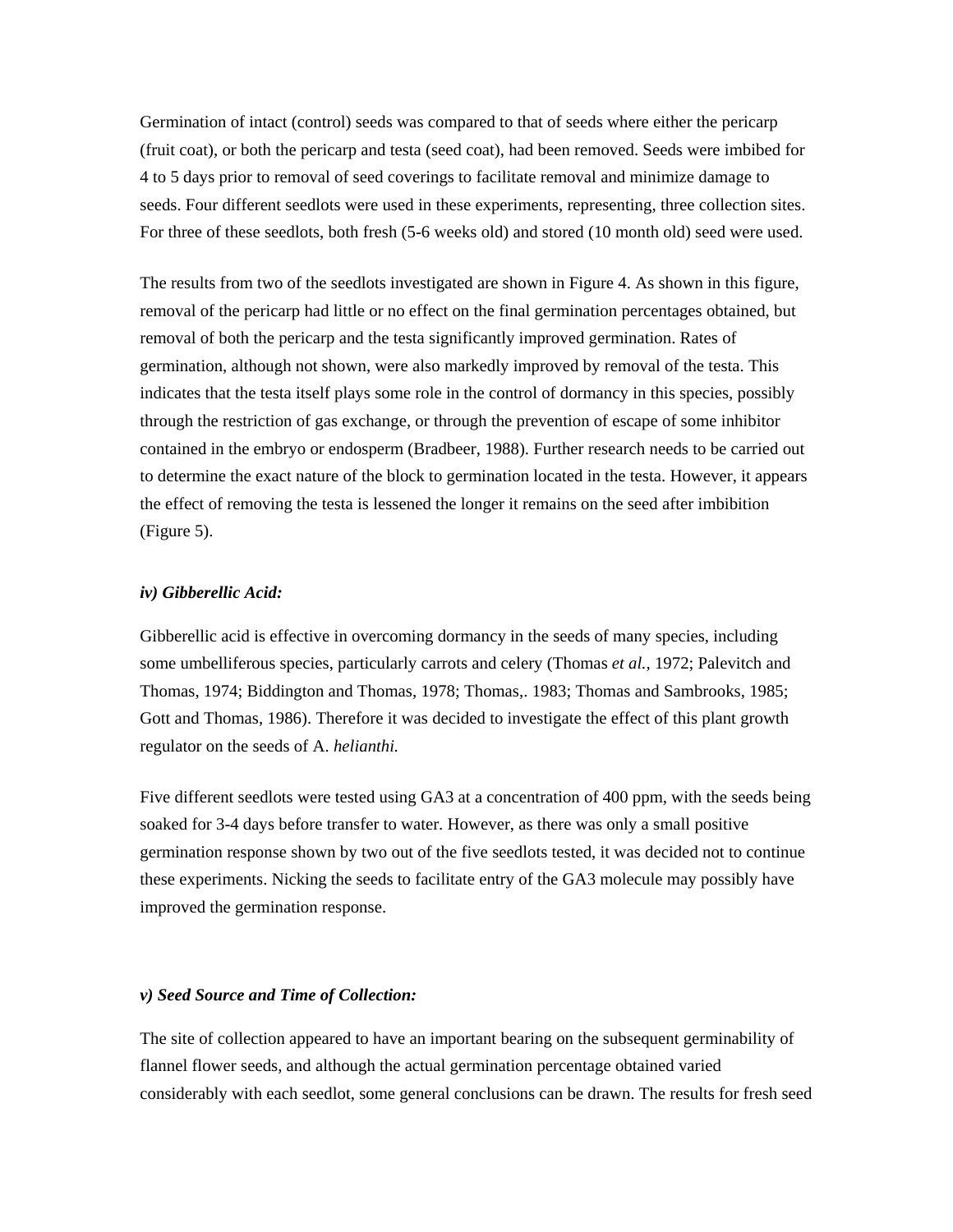are shown in Table 1. Pour different collection sites within a radius of only several kilometres within the Sydney area yielded some good germinating seedlots (20-40% germination for fresh seed) and some very poor germinating seed lots (less than 10% even after several months dry storage). Seeds collected from South West Rocks (the most northerly collection point) were generally non-dormant, whereas seeds collected further south at Hawks Nest exhibited considerable dormancy, and seed from plants located at Macmasters Beach somewhat further south again on the Central Coast germinated quite freely, indicating that longitude was not necessarily a determining factor in the level of dormancy shown. Thus some sites (notably South West Rocks and Macmasters Beach), gave consistently better seed in terms of the germinability of fresh seed than other sites, but this difference did not seem to be related to differences soil fertility or other obvious environmental conditions. It may be related to inherent genetic differences between the populations of plants.

Generally speaking, seed collected late in the season (February/March) gave quite poor germination when compared to seed collected from the same site earlier in the same season, and this is probably related to the umbel order (later order umbels giving more dormant/less viable seed , and less seed per umbel). Differences in the dormancy and viability of seeds harvested from different umbel orders have been found for carrots and celery (Hawthorn *et al:,* 1962; Thomas *et al.,* 1978; Thomas *et al.,* 1979; Gray and Steckel, 1983; Jacobsohn and Globerson, 1980). The late harvested seeds of A. *helianthi* did not respond well to after-ripening, in contrast to the seeds from earlier umbels. Lower viability may be the causal factor.

There appeared to be little consistent difference detectable between the germination behaviour of immature (green) or mature (brown) seed, whether separated at or after collection.

| Seedlot      | Germination (%) |              |       |
|--------------|-----------------|--------------|-------|
|              | Green           | <b>Brown</b> | Mixed |
| SR005+       | 21.5            | 19.0         |       |
| SR006+       | 40.0            | 37.5         |       |
| <b>SR007</b> |                 |              | 9.0   |
| HN002*       | 4.0             | 1.5          |       |
| HN003*       | 1.0             |              |       |

Table 1**.** Germination of fresh (0-3 week old) seed at 20°C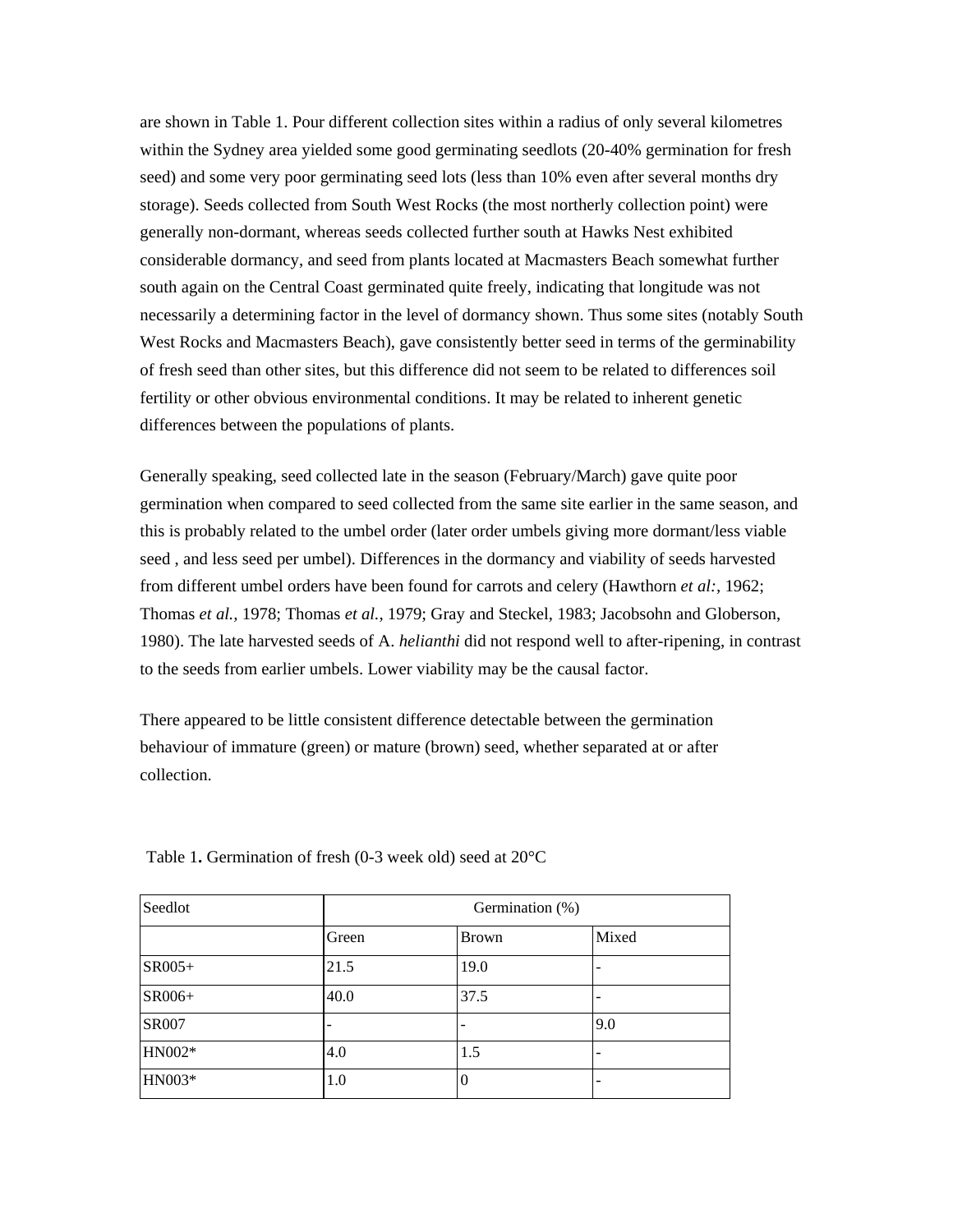| HN004*        | 3.0                      | 4.5                      |                |
|---------------|--------------------------|--------------------------|----------------|
| MB004+        | 25.0                     | 35.0                     |                |
| MB 005        | $\ddot{\phantom{1}}$     | $\overline{\phantom{a}}$ | 55.0           |
| ALL004        |                          |                          | $\mathbf{0}$   |
| <b>ALL005</b> |                          |                          | 2.5            |
| <b>ALL006</b> |                          |                          | 1.5            |
| $\rm KH001*$  | 0.5                      | $\mathbf{0}$             |                |
| KH002*        | 2.5                      | 18.5                     |                |
| <b>KH003</b>  | $\overline{\phantom{0}}$ | $\overline{a}$           | 3.0            |
| <b>KH004</b>  | -                        | $\overline{a}$           | $\overline{0}$ |
| DP004         |                          |                          | 2.0            |
| <b>DP005</b>  | $\overline{\phantom{0}}$ | $\qquad \qquad -$        | 4.0            |
| DP006         |                          |                          | 9.0            |
| <b>SWR002</b> | $\overline{\phantom{0}}$ | $\overline{\phantom{a}}$ | 65.0           |
| <b>RNP003</b> |                          |                          | 9.5            |

\* Seed separated at collection

+ Seed separated after collection

### **Conclusions**

Poor seed germination in *Actinotus helianthi* can be attributed to a combination of lowered viability due to embryoless and undeveloped seeds, and to seed dormancy. However, in the majority of cases, seed dormancy appears to be the overriding cause of non-germinability of freshly collected seed. The seeds of A. *helianthi* appear to undergo after-ripening in dry storage at 21°C, with the optimum duration of storage lying anywhere between 2 and 12 months. Further work to investigate the effects of temperature, light, and humidity on afterripening are currently underway. The optimum temperature for germination of A. *helianthi* is between 15 and 20°C, with some germination occurring at temperatures between 10° and 30°C. Light promotes germination only at higher temperatures. The seed coat (testa) appears to play an important role in the control of dormancy in this species, but the exact nature of this role has yet to be elucidated.

In the wild, germination of flannel flower seeds would probably occur mostly during the autumn months when temperatures are lower, when more moisture is available for seedling growth, and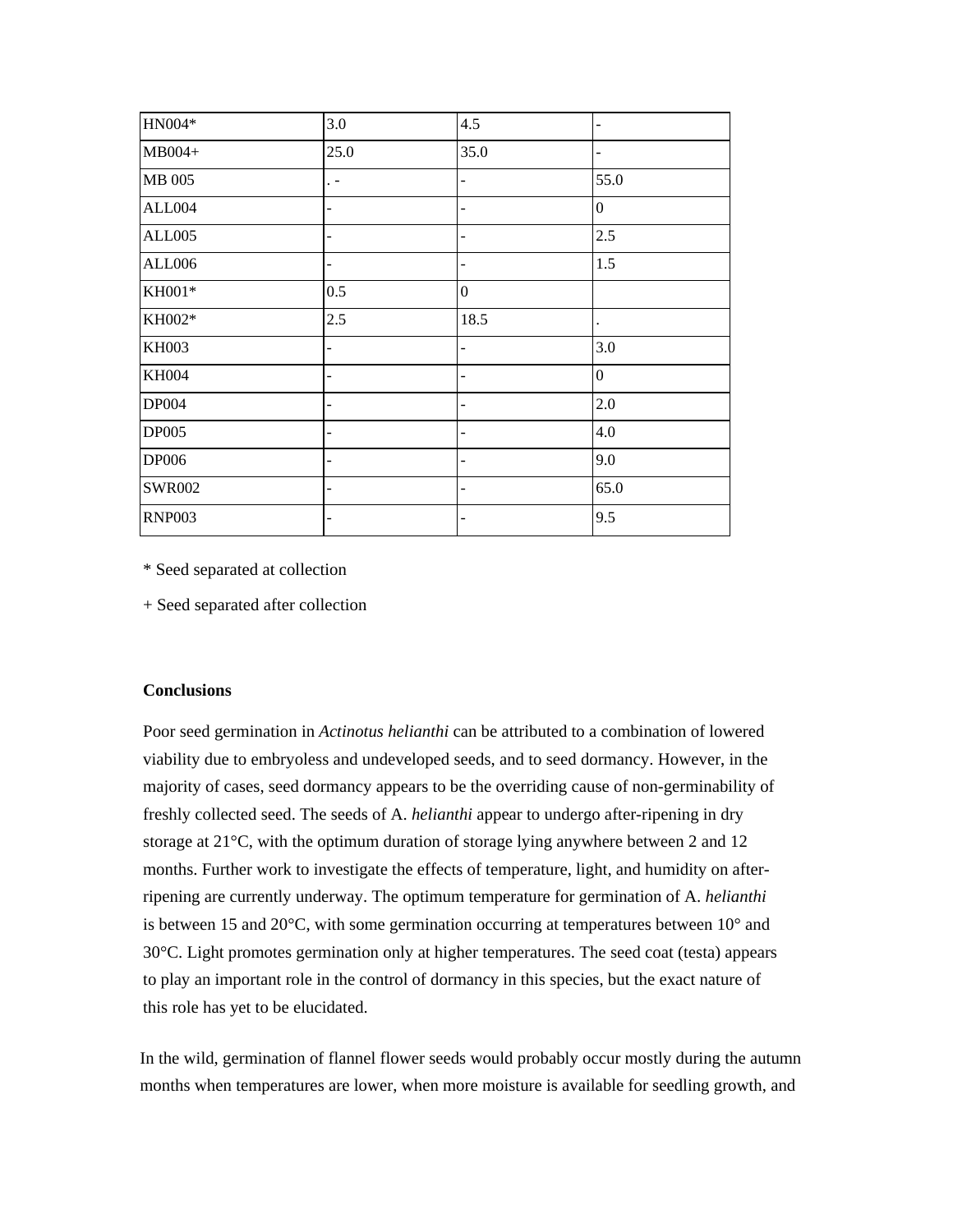after the seeds have had time to after-ripen following their dispersal during late spring and summer.

### **Publications Arising from Project**

To date, part of the findings of this project have been presented at the National Workshop for Australian Native Flowers, held in Queensland in February this year. This presentation was in the form of a poster, and included a paper published in the workshop proceedings (see enclosed copy). This project will form part of the requirements for a MScAgr at Sydney University, and it is hoped that further publications will be made at a later date, after submission of the thesis.

#### **References**

- Atwater, B.R. (1980). Germination, dormancy and morphology of the seeds of herbaceous ornamental plants. *Seed Science and Technology,* 8:523-573.
- Baskin, J.M. and Baskin, C.C. (1975). Ecophysiology of seed dormancy and germination in *Torilis japonica* in relation to its life cycle strategy. *Bulletin of the Torrey Botanical Club,* 102:67-72.
- Baskin, J.M. and Baskin, C.C. (1984). Germination ecophysiology of the woodland herb*Osmorhiza longistylis* (Umbelliferae). *American Journal of Botany,* 71:687-692.
- Baskin, J.M. and Baskin, C.C (1990). Germination ecophysiology of seeds of the winter annual *Chaerophyllum tainturieri: A* new type of morphophysiological dormancy. *Journal of Ecology,* 78(4):993-104

Biddington, N.L. and Thomas, T.H.(1978). Thermodormancy in celery seeds and its removal by cytokinins and gibberellins. *Physiologic Plantarum,* 42:410-405.

Blombery, A. (1984). *What Wildflower is That?* Lansdowne Press, Sydney.

- Bradbeer, J.W. (1988). *Seed Dormancy and Germination.* Blackie and Son, Glasgow; pp.38-54.
- Chaturvedi, S.N. and Muralia, R.N. (1975). Germination inhibitors in some Umbellifer seeds. *Annals of Botany,* 39:1125-1129.
- Crocker.W. and Barton, L.V. (1957). *Physiology of Seeds.* Chronica Botanica Co. Waltham, Mass.
- Dale, H.M. (1974). The biology of Canadian weeds 5. *Daucus carota: Canadian Journal of Plant Science,* 54:673-685.
- Dale, H.M, and Harrison, P.J. (1966). Wild carrot seeds: germination and dormancy. *Weeds,* 14:201-204.
- Elliot, W.R and Jones, D.C (1982). *Encyclopedia of Australian Plants suitable for cultivation.* Vol. 2. Lothian Pulishing Co., Melbourne.
- Evenari, M. (1956). Seed germination. In: *Radiation Biology,* A. Hollander (ed).
- McGraw-Hill Book Co., New York; Vol. 3,Ch.ll, pp.519-549.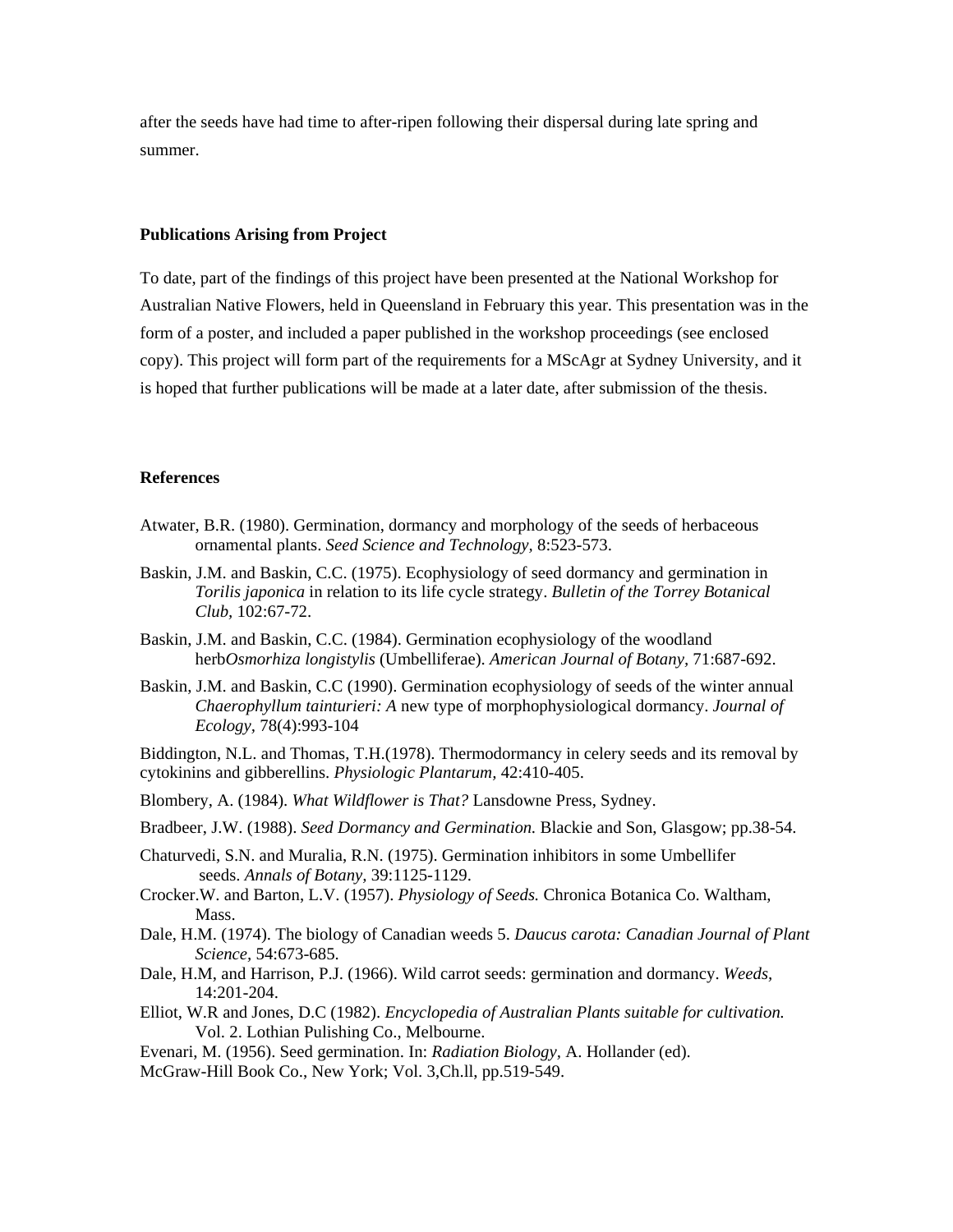- Flemion, F.(1949). Lygus bugs in relation to the occurrence of embryoless seeds in the Umbelliferae.*Science,* 109:364-365.
- Flemion, F., Poole, H. and Olson, J.(1949). Relation of Lygus bugs to embryoless seeds in dill. *Contributions from Boyce Thompson Institute,* 15:299-310.
- Flemion, F. and Uhlmann, G.(1946). Further studies of embryoless seeds in the Umbelliferae. *Contributions from Boyce Thompson Institute,* 14:283-293.
- Flemion, F. and Waterbury, E.(1941). Embryoless dill seeds. *Contributions from Boyce Thompson Institute,* 12:157'-161.
- Gerlach, D. (1984)*..Botanische Microtechnik.* Erne Einfuhrung. 3rd ed. GeorgThieme Veriag, Stuttgart; pp.67-69.
- Gott, K.A. and Thomas, T.H.(1986). Comparative effects oi gibberellins and an N- substituted phthalimide on seed germination and extension growth of celery *(Apium graveolens* L.). *Plant Growth Regulation,* 4(3):27 2-279.
- Gray, D. and Steckel, J.R.A.(1983). Some effects of umbel order and harvest date on carrot seed variability and seedling performance. *Journal of Horticultural Science,* 58(1):73-82.
- Hartmann, H.T. and Kester, D.E.(1983). *Plant Propagation: Principles and Practices.* 4th ed. Prentice Hall, Englewood Cliffs; pp. 146-147.
- Hawthorn, L.R.; Toole, E.H. and Toole, V.K;(1962). Yield and viability of carrot seeds as affected by position of umbel and time of harvest. *Proceedings of the American Society of Horticultural Science,* 80:401-407.
- Heydecker, W. and Joshua, A.(1976). Delayed interacting effects of temperature and light on the germination of *Lactuuca sativa* seeds. *Seed Science and Technology,* 4:231-238.
- Heydecker, W. and Joshua, A.(1977). Alleviation of the thermodormancy of lettuce *(Lactuca saliva* L.) seeds. *Journal of Horticultural Science,* 52:87-98. International Seed Testing Association (1976). International Rules for Seed Testing - Annexes. *Seed Science and Technology,* 4:51-177.
- Jacobsen, J.V. and Pressman, E. (1979). A structural study of germination in celery *(Apium graveolens* L.) seed with emphasis on endosperm breakdown. *Planta,* 144:241-248.
- Jacobsohn, R. and Globerson, D.(1980). *Daucus carota* (carrot) seed quality: I. Effects of seed size on germination, emergence and plant growth under subtropical conditions and II. The importance of the primary umbel in carrot-seed production. *Seed Production,* P.D. Hebblethwaite (ed). Butterworths, London.; pp. 637-646.
- Karssen, CM.; Haigh, A.; van der Toom, P. and Weges, R.(1989). Physiological mechanisms involved in seed priming. In: *Recent Advances in the Development and Germination of Seeds,* R.B. Taylorson (ed). Plenum Press, New York; pp.269-280.
- Mayer, A.M. and Poljakoff-Mayber, A. (1989). *The Germination of Seeds,* 4th edition. Pergamon Press, Potts Point, NSW.
- Ojala, A.(1985). Seed dormancy and germination in *Angelica archangelica* subsp. *archangelica* (Apiaceae). *Annales Botancii Fennici,* 22(1):53-62.
- Palevitch, D. and Thomas, T.H.(1974). Thennodormancy release of celery seed by gibberellins, 6-benzylaminopurine, and ethephon applied in organic solvent to dry seeds. *Journal of Experimental Botany,* 25(88):981-86.
- Peterson, J. (1980) *Study Notes for Australian Seed Analysts.* NSW Department of Agriculture, Sydney.
- Pressman, E., Shaked, R. and Negbi, M. (1988). Germination of seeds of annual and biennial celery *(Apium graveolens). Physiologia Plantarum,* 72:65-69.
- Robinson, R.W. (1954). Seed germination problems in the Umbelliferae. *The Botanical Review,* 20(9) :531-550.
- Rogers, F.J.C. (1975). *Growing Australian Native Plants.* Nelson, Sydney.
- Stokes, P. (1952). A physiological study of embryo development in *Heracleum sphondylium* L. I. Effect of temperature on embryo development. *Annals of Botany,* 16:441-447.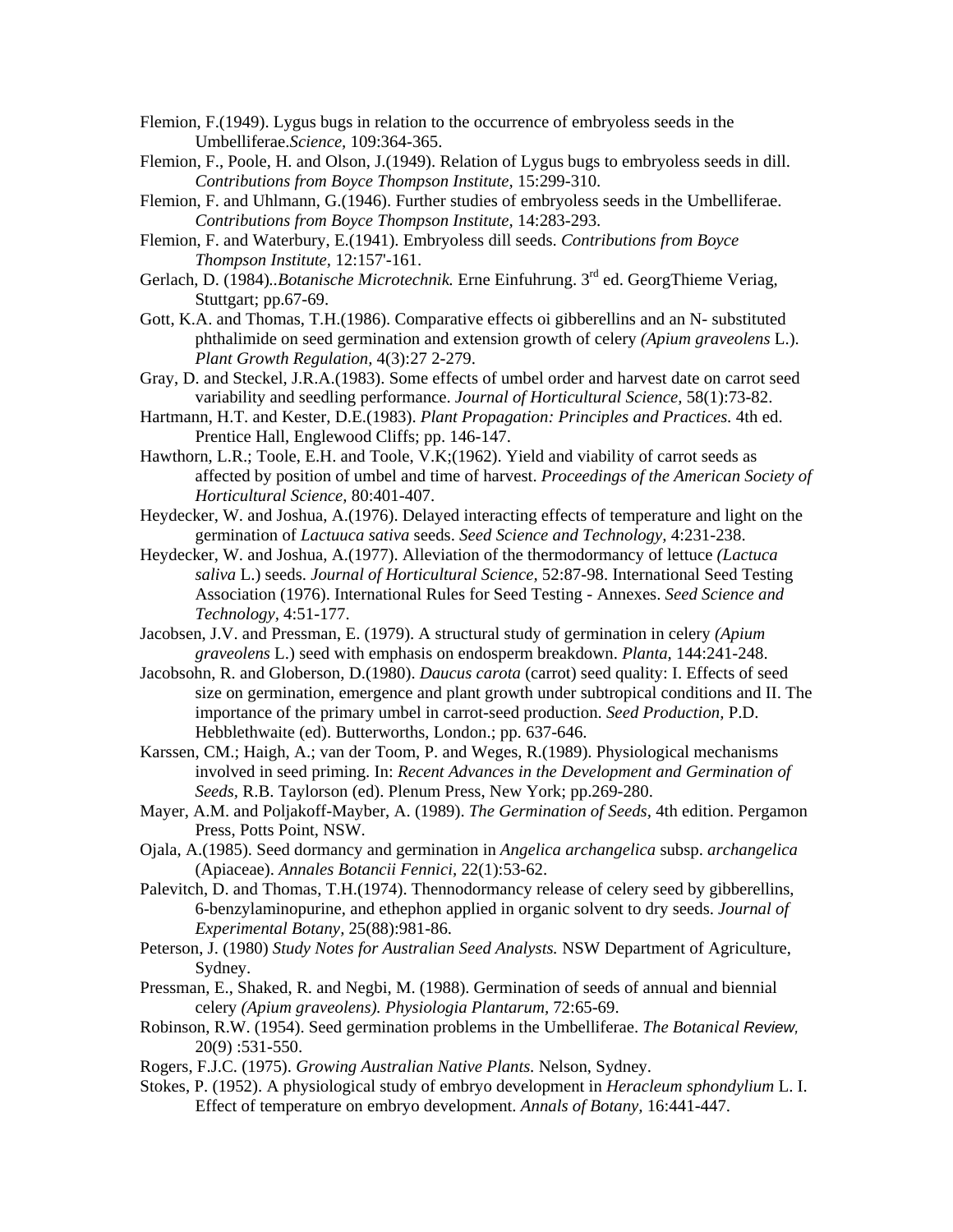- Stokes, P.(1953). The stimulation of growth by low temperature in embryos of *Heracleum sphondylium* L. *Journal of Experimental Botany,* 4(11):222-234.
- Stokes, P. (1965). Temperature and seed dormancy. In: *Encyclopedia, of Plant Physiology,* 15(2):746-803.
- Thomas, T.H.(1983). Stimulation of celeriac and celery seed germination by growth regulator seed soaks. *Seed Science and Technology,* 11:301-305.
- Thomas, T.H., Biddington, N.L. and O'Toole, D.F.(1979). Relationship between position on the parent plant and dormancy characteristics of seeds of three cultivars of celery *(Apium graveolens). Physiologia Plantarum,* 45:492-496.
- Thomas, T.H., Gray, D. and Biddington, N.L.(1978). The influence of the position of the seed on the mother plant on seed and seedling performance. *Acta Horticulturae,* 83:57-66.
- Thomas, T.H., Palevitch, D. and Austin, R.B.(1972). Stimulation of celery seed germination with plant growth regulators. *Proceedings of the llth British Weed Control Conference,* pp.760-765.
- Thomas, T.H.:, Palevitch, D., Biddington, N.L. and Austin, R.B. (1975). Growth regulators and the phytochrome-mediated dormancy of celery seeds. *Physiologia Plantarum,* 35:101- 106.
- Thomas, T.H. and Sambrooks, D.F.(1985). Possible control of gibberellin-induced release of temperature-dependent primary dormancy in seeds of celery *(Apium graveolens* L.) by transmembrane ion fluxes. *Plant Growth Regulation,* 3:191-199.
- Whalley, D. (1987). Germination in the Poaceae. In: *Germination of Australian Native Plant Seed,* P.J.J. Langkamp (ed). Inkata Press, North Clayton, Vic.; Ch. 7, pp. 71-82.

# Appendix 1

Sites and times of seed collection during the 1992/93 flowering season.

| Location                               | Seedlot      | <b>Collection Date</b> |
|----------------------------------------|--------------|------------------------|
| Stony Range Flora Reserve, Dee Why     | <b>SR005</b> | 2.11.92                |
|                                        | SR006        | .3.1.93                |
|                                        | <b>SR007</b> | 17.3.93                |
| Mungo Brush Rd, Hawks Nest             | <b>HN002</b> | 4.11.92                |
|                                        | <b>HN003</b> | 16.12.92               |
|                                        | <b>HN004</b> | 20.1.93                |
| Bouddi National Park, Macmasters Beach | <b>MB004</b> | 5.11.92                |
|                                        | <b>MB005</b> | 20.1.93                |
| Manly Dam Reserve, Allambie Heights    | ALL004       | 14.11.92               |
|                                        | ALL005       | 17.1.93                |
|                                        | ALL006       | 17.3.93                |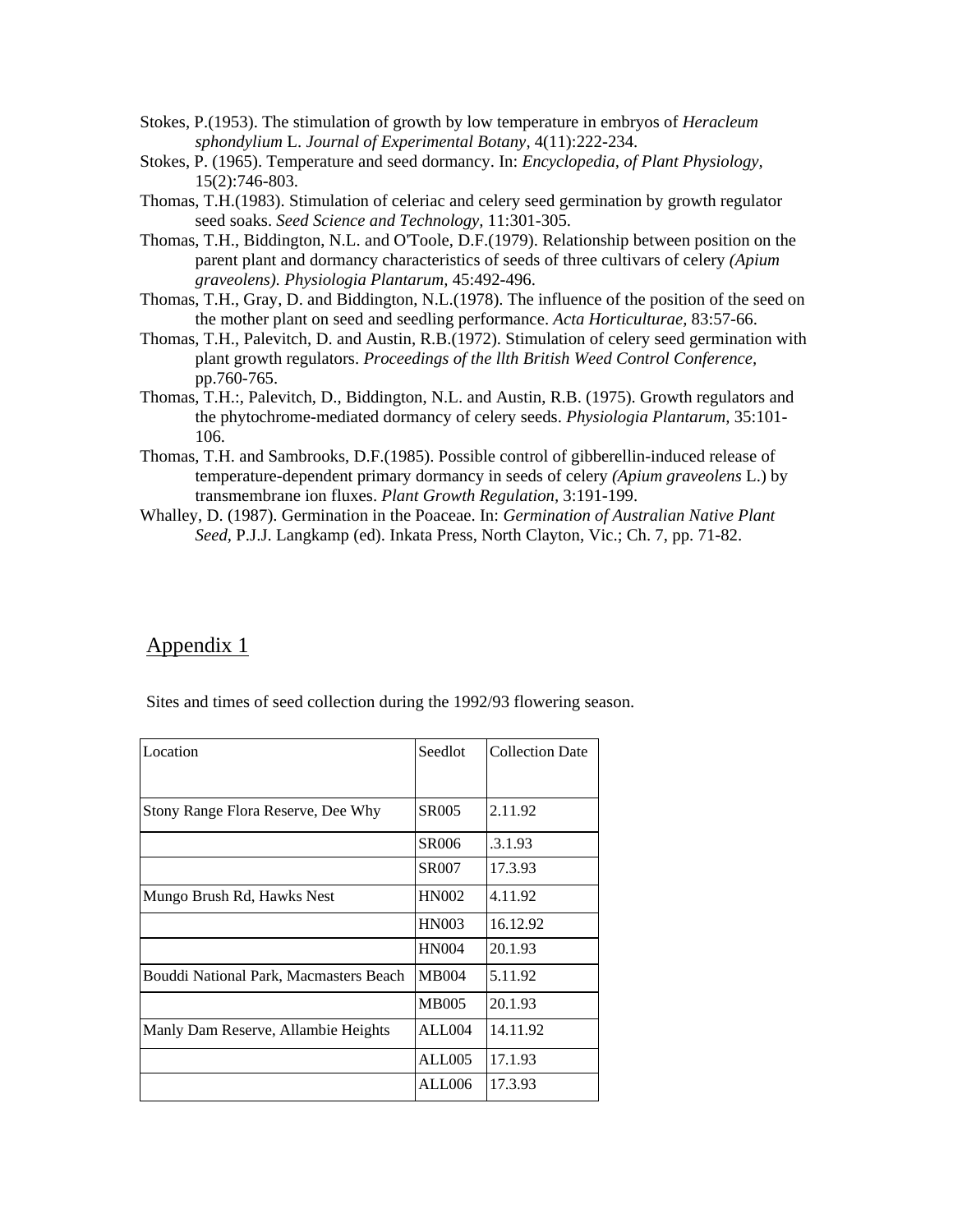| Garigal National Park, Killamey Heights | <b>KH001</b>  | 24.11.92    |
|-----------------------------------------|---------------|-------------|
|                                         | KH002         | $7'$ , 1.93 |
|                                         | KH003         | 25.2.93     |
|                                         | <b>KH004</b>  | 28.3.93     |
| Garigal National Park, Forestville      | <b>DP004</b>  | 29.11.92    |
|                                         | <b>DP005</b>  | 7.1.93      |
|                                         | <b>DP006</b>  | 25.2.93     |
| Royal National Park, Mainbar            | <b>RNP003</b> | 15.1.93     |
| Trial Bay Goal, South West Rocks        | <b>SWR002</b> | 21.1.93     |

# Appendix 2

Percentage of seeds lacking an embryo (embryoless).or containing endosperm only partially developed or distintegrated (undeveloped). Values are given as means ± standard error (mean), (g) indicates green (immature) seed and (b) indicates brown (mature) seed.

| Seedlot      | Embryoless (%) | Undeveloped (%) | Total (%)     |
|--------------|----------------|-----------------|---------------|
| ALL004       | $\theta$       | $10 \pm 0$      | $10+0$        |
| ALL005       | $8 + 4.9$      | $8 + 4.9$       | $16 + 7.5$    |
| <b>DP004</b> | $2 + 2$        | $12 + 3.7$      | $14 \pm 2.4$  |
| <b>DP005</b> | $2 + 2$        | $8 + 3.7$       | $10 + 4.5$    |
| HN002(g)     | $\Omega$       | $10 + 4.5$      | $10 + 4.5$    |
| HNO02(b)     | $2 + 2$        | $18 + 8.6$      | $20 \pm 10.5$ |
| H N003(g)    | $\theta$       | $12 + 5.8$      | $12 \pm 5.8$  |
| HN003(b)     | $\Omega$ .     | $6 + 2.4$       | $6 + 2.4$     |
| HNO04(g)     | $10 + 3.2$     | $10 \pm 3.2$    | $20 \pm 3.2$  |
| HN004(b)     | $16 + 6.8$     | $12 + 5.8$      | $28 + 7.3$    |
| KHOO1(g)     | $\theta$       | $4 + 2.4$       | $4 + 2.4$     |
| KH001(b)     | $\theta$       | $14 + 6$        | $14 + 6$      |
| KH002(g)     | $\theta$       | $10 \pm 4.5$    | $10 \pm 4.5$  |
| KH002(b)     | $2 + 2$        | $20 \pm 8.9$    | $22 \pm 8.6$  |
| <b>KH003</b> | $4 + 4$        | $12 + 5.8$      | $16 \pm 5.1$  |
| <b>KH004</b> | $12 + 3.7$     | $10 \pm 3.2$    | $22 \pm 5.8$  |
| <b>MB004</b> | $\theta$       | $12 + 4.9$      | $12 \pm 4.9$  |